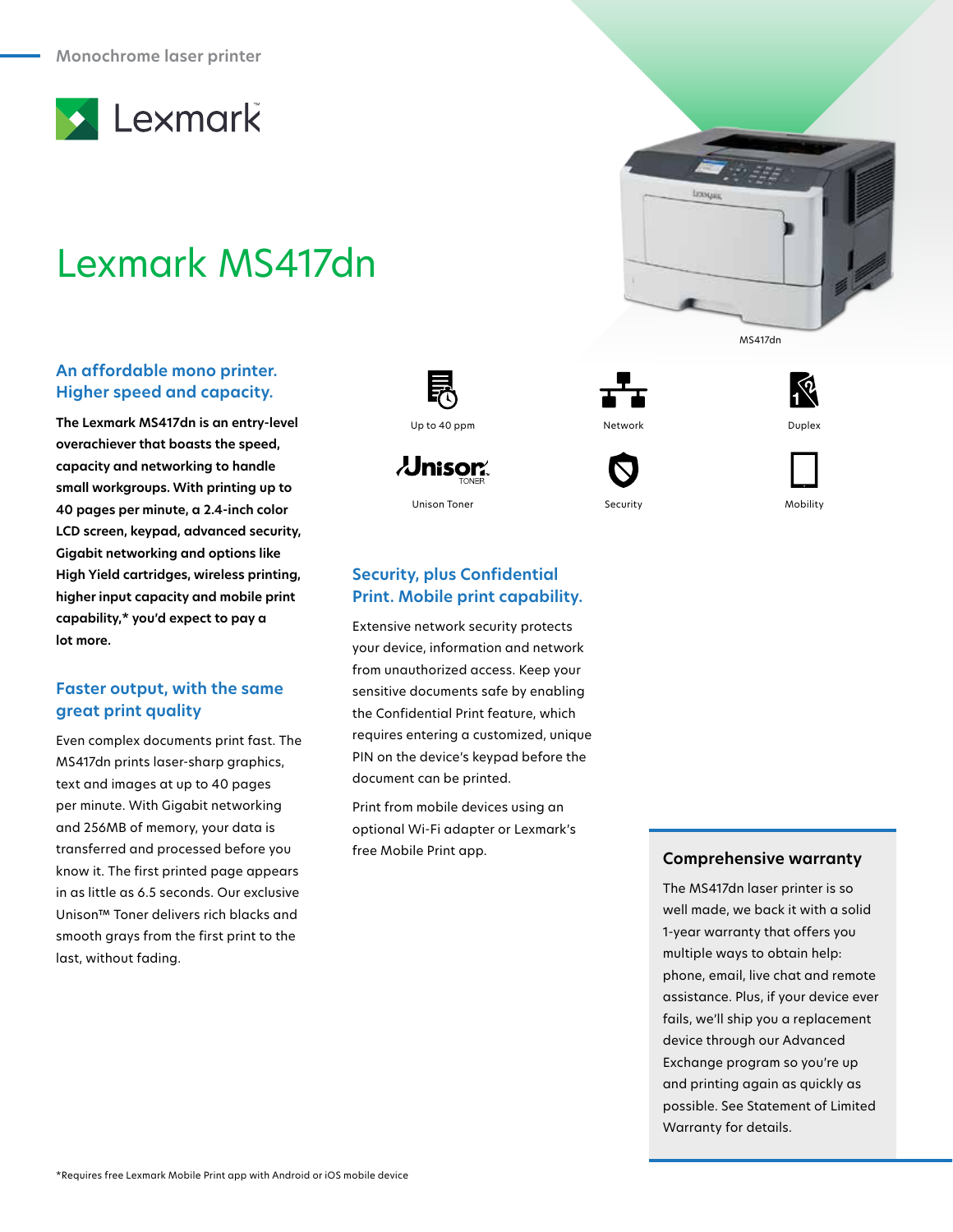#### **Monochrome laser printer**



## **High Yield cartridges produce up to 8,500 pages**

Available High Yield cartridges can produce up to 8,500 pages and never require shaking—minimizing interruptions and reducing cost per page. Lexmark's print system and exclusive Unison™ Toner also help keep your cost of printing low by ensuring consistent print quality throughout the life of the cartridge to prevent wasted prints.

#### **Easy to use**

The MS417dn is simple to install, easy to use and offers full compatibility with nearly every operating system and network. You can quickly monitor the operating status and supply levels on the printer's easy-to-use, 2.4-inch color LCD screen, or from a remote location through its web interface.

Built to last, the MS417dn lets you easily print up to 7,200 pages per month, thanks to our state-of-the-art paper handling technology and long-life consumables. Add an extra paper tray to boost input to 850 pages for fewer interruptions.

### **Eco-friendly**

Built-in two-sided printing reduces paper use. The instant warm-up fuser saves energy and delivers the first page as fast as 6.5 seconds. Select an energy-saving mode (Quiet, Hibernate or Eco) to automatically minimize noise and energy consumption.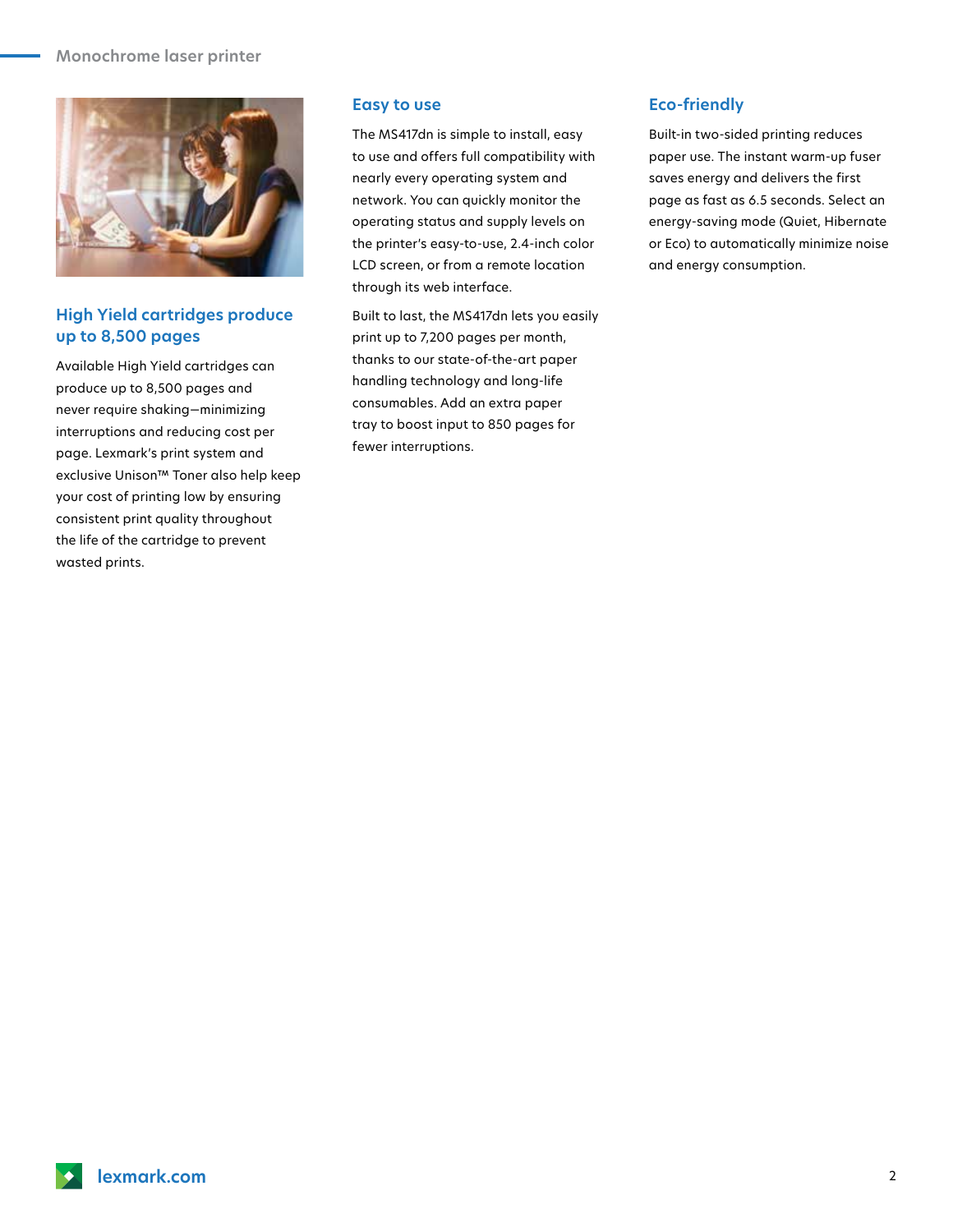| <b>Product specifications</b>                        | Lexmark MS417dn                                                                                                                            |
|------------------------------------------------------|--------------------------------------------------------------------------------------------------------------------------------------------|
| Printing                                             |                                                                                                                                            |
| Display                                              | 2.4-inch (6 cm) color LCD display                                                                                                          |
| Print Speed: Up to <sup>5</sup>                      | Black: 40 ppm                                                                                                                              |
| Time to First Page: As fast as                       | Black: 6.5 seconds                                                                                                                         |
| <b>Print Resolution</b>                              | Black: 600 x 600 dpi, 2400 Image Quality, 1200 x 1200 dpi, 1200 Image Quality                                                              |
| Memory / Processor                                   | Standard: 256 MB / Maximum: 256 MB / Dual Core, 800 MHz                                                                                    |
| <b>Hard Disk</b>                                     | Not Available                                                                                                                              |
| Recommended Monthly Page Volume <sup>2</sup>         | 750 - 7200 pages                                                                                                                           |
| Maximum Monthly Duty Cycle: Up to3                   | 100000 pages per month                                                                                                                     |
| Supplies $7$                                         |                                                                                                                                            |
| Laser Cartridge Yields (up to) <sup>1</sup>          | 8,500-page High Yield Cartridge, 2,500-page Cartridge                                                                                      |
| Imaging Unit Estimated Yield: Up to <sup>6</sup>     | 60000 pages, based on 3 average letter/A4-size pages per print job and $\sim$ 5% coverage                                                  |
| Cartridge(s) Shipping with Product <sup>1</sup>      | 3,000-page starter Return Program Toner Cartridge                                                                                          |
| <b>Paper Handling</b>                                |                                                                                                                                            |
| Included Paper Handling                              | Integrated Duplex, 150-Sheet Output Bin, 50-Sheet Multipurpose Feeder, 250-Sheet Input                                                     |
| <b>Optional Paper Handling</b>                       | 550-Sheet Lockable Tray, 550-Sheet Tray, 250-Sheet Tray                                                                                    |
| Paper Input Capacity: Up to                          | Standard: 300 pages 20 lb or 75 gsm bond / Maximum: 850 pages 20 lb or 75 gsm bond                                                         |
| Paper Output Capacity: Up to                         | Standard: 150 pages 20 lb or 75 gsm bond / Maximum: 150 pages 20 lb or 75 gsm bond                                                         |
| Media Types Supported                                | Refer to the Card Stock & Label Guide., Transparencies, Plain Paper, Paper Labels, Envelopes, Card Stock                                   |
| Media Sizes Supported                                | A6, Oficio, Universal, Statement, Letter, Legal, JIS-B5, Folio, Executive, DL Envelope, A5, A4, 9 Envelope, 7 3/4 Envelope, 10<br>Envelope |
| <b>General Information</b> <sup>4</sup>              |                                                                                                                                            |
| <b>Standard Ports</b>                                | Gigabit Ethernet (10/100/1000), USB 2.0 Specification Hi-Speed Certified (Type B), Centronics IEEE 1284 Bidirectional<br>Parallel          |
| <b>Optional Network Ports</b>                        | MarkNet N8352 802.11b/g/n Wireless                                                                                                         |
| Noise Level: Operating                               | Print: 54 dBA                                                                                                                              |
| <b>Specified Operating Environment</b>               | Altitude: 0 - 2896 Meters (9,500 Feet), Humidity: 8 to 80% Relative Humidity, Temperature: 16 to 32°C (60 to 90°F)                         |
| Limited Warranty - See Statement of Limited Warranty | 1-Year Exchange, Return-to-Base Service                                                                                                    |
| Size (in. $- H \times W \times D$ ) / Weight (lb.)   | 10.3 x 15.7 x 15.0 in. / 31.2 lb.                                                                                                          |

'Average standard page yield value declared in accordance with ISO/IEC 19752. <sup>2</sup>"Recommended Monthly Page Volume" is a range of pages that helps customers evaluate<br>Lexmark's product offerings based on the average number o